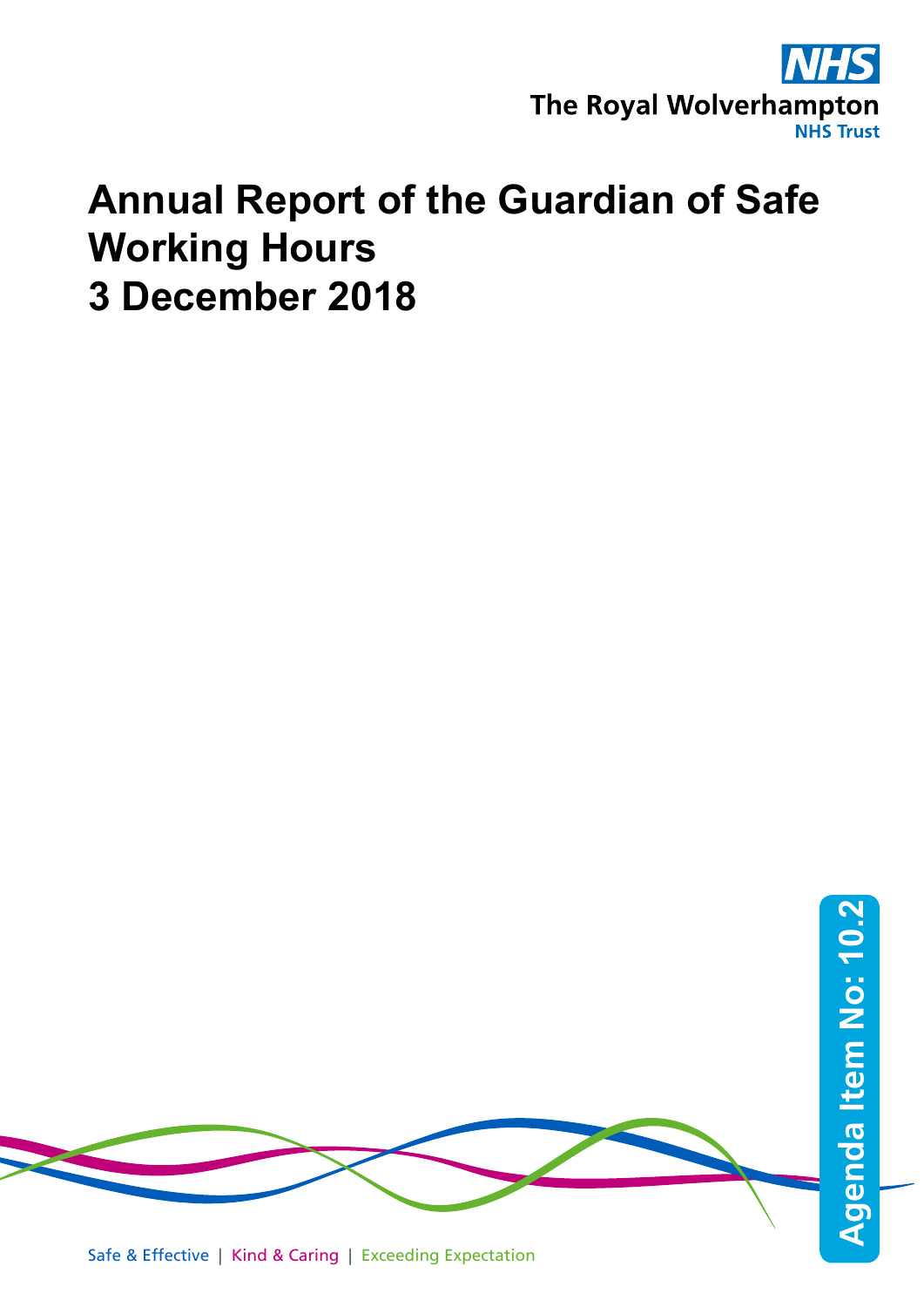**NHS** The Royal Wolverhampton

| <b>Trust Board Report</b>          |                                                                                                                                                                                                                                                                                      |                                                                                                                                                                                                                                                                                                                                                                                                                                                   |                                                                                                                                                                                                                                                                                                                                                                                                                                                                                                                                                                                                                                                                                                                                                                                                                                                                                                                                                                                                                                                                                                                                                                                                                                                                                                                                                        |  |  |  |
|------------------------------------|--------------------------------------------------------------------------------------------------------------------------------------------------------------------------------------------------------------------------------------------------------------------------------------|---------------------------------------------------------------------------------------------------------------------------------------------------------------------------------------------------------------------------------------------------------------------------------------------------------------------------------------------------------------------------------------------------------------------------------------------------|--------------------------------------------------------------------------------------------------------------------------------------------------------------------------------------------------------------------------------------------------------------------------------------------------------------------------------------------------------------------------------------------------------------------------------------------------------------------------------------------------------------------------------------------------------------------------------------------------------------------------------------------------------------------------------------------------------------------------------------------------------------------------------------------------------------------------------------------------------------------------------------------------------------------------------------------------------------------------------------------------------------------------------------------------------------------------------------------------------------------------------------------------------------------------------------------------------------------------------------------------------------------------------------------------------------------------------------------------------|--|--|--|
| <b>Meeting Date:</b>               |                                                                                                                                                                                                                                                                                      | 3 December 2018                                                                                                                                                                                                                                                                                                                                                                                                                                   |                                                                                                                                                                                                                                                                                                                                                                                                                                                                                                                                                                                                                                                                                                                                                                                                                                                                                                                                                                                                                                                                                                                                                                                                                                                                                                                                                        |  |  |  |
| Title:                             |                                                                                                                                                                                                                                                                                      | Annual Report of the Guardian of Safe Working Hours                                                                                                                                                                                                                                                                                                                                                                                               |                                                                                                                                                                                                                                                                                                                                                                                                                                                                                                                                                                                                                                                                                                                                                                                                                                                                                                                                                                                                                                                                                                                                                                                                                                                                                                                                                        |  |  |  |
| <b>Executive</b><br>Summary:       | $\bullet$<br>٠<br>٠<br>$\bullet$<br>$\bullet$<br>$\bullet$<br>$\bullet$                                                                                                                                                                                                              | Temporal distribution of exception reports each month<br>Trends in grade of trainee who submit reports<br>Departments which submit the most reports<br>Vacancies in the specialities which have the most reports<br>Trainee perception of either work load or educational issues<br>Immediate safety concerns<br>Typical outcomes for the trainee<br>higher level reviews were made.<br>reporting outside Royal Wolverhampton Hospital NHS Trust. | In this report, the Trust Board will be updated on issues relating to safe<br>working hours of trainee doctors. The periods of cover are the financial year<br>of April 2017 to March 2018, as well as the first six months of the following<br>financial year i.e. April 2018. The following areas are to be considered:<br>Other issues pertaining to exception reporting and their processing<br>In the first period, there were 44 exception reports. In the second period of<br>half a year, there were 22 exception reports.  We found that exceptions<br>reports were submitted mainly by foundation doctors, particularly those in<br>medicine and surgery. There was no obvious relationship between the origin<br>of the reports and vacancies in each department. Work load issues rather<br>than educational matters were reported. There were few immediate safety<br>concerns perceived by trainee doctors. Over this period, no escalations for<br>Furthermore, from communications external to the Allocate software e.g.<br>conversations at meetings and with trainees, we found some areas for<br>improvement. They relate to standard processes such as logins, selection of<br>supervisors, re-login and closure of the reports by both trainee and<br>supervisor, initiation of compensation via a central source, and exception |  |  |  |
| <b>Action</b><br><b>Requested:</b> | After assimilation of these data, the Board should be able to come to a<br>judgement regarding issues relating to safe working hours by junior doctors.<br>The action requested is to approve the findings and action plans in relation to<br>safe working hours of trainee doctors. |                                                                                                                                                                                                                                                                                                                                                                                                                                                   |                                                                                                                                                                                                                                                                                                                                                                                                                                                                                                                                                                                                                                                                                                                                                                                                                                                                                                                                                                                                                                                                                                                                                                                                                                                                                                                                                        |  |  |  |
| For the attention<br>of the Board  | <b>Issue</b>                                                                                                                                                                                                                                                                         | Comment                                                                                                                                                                                                                                                                                                                                                                                                                                           | Action                                                                                                                                                                                                                                                                                                                                                                                                                                                                                                                                                                                                                                                                                                                                                                                                                                                                                                                                                                                                                                                                                                                                                                                                                                                                                                                                                 |  |  |  |
|                                    | Login to<br>Allocate                                                                                                                                                                                                                                                                 | Currently trainees may<br>feel inundated by<br>information at induction.<br>As such they may forget<br>how to make an<br>exception report.                                                                                                                                                                                                                                                                                                        | Guidance on the intranet<br>website should be enhanced.<br>The junior doctor<br>representative is to assist<br>with a list of frequently asked                                                                                                                                                                                                                                                                                                                                                                                                                                                                                                                                                                                                                                                                                                                                                                                                                                                                                                                                                                                                                                                                                                                                                                                                         |  |  |  |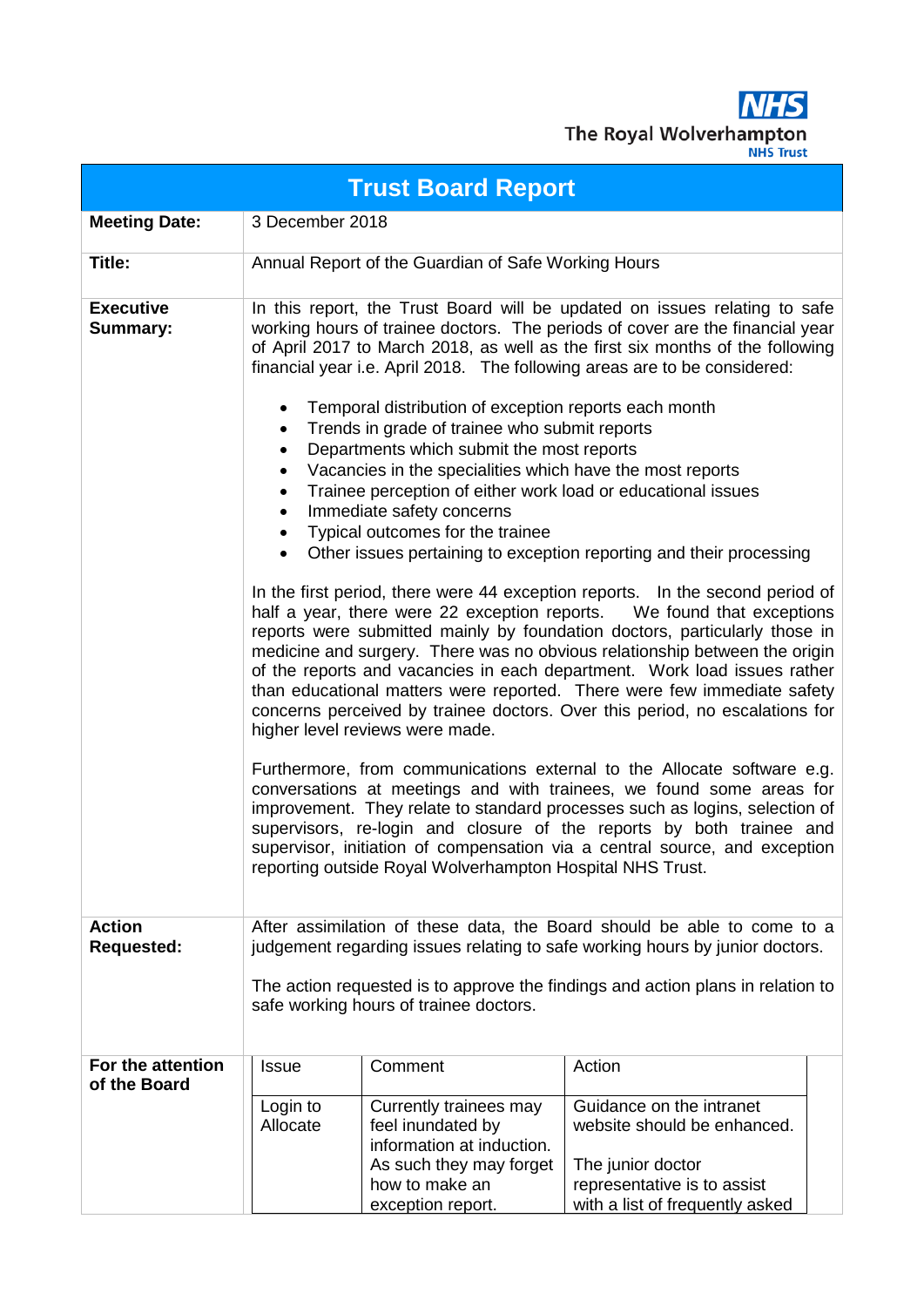|                                                                                   |                                                                                                                                                                                                                                                                                                                                                        | questions and structured<br>answers.                                                                                                                  |  |
|-----------------------------------------------------------------------------------|--------------------------------------------------------------------------------------------------------------------------------------------------------------------------------------------------------------------------------------------------------------------------------------------------------------------------------------------------------|-------------------------------------------------------------------------------------------------------------------------------------------------------|--|
|                                                                                   | Some trainees have<br>said that they have not<br>been sent any login<br>details for Allocate.                                                                                                                                                                                                                                                          | HR is to ensure login details<br>are sent to each group of<br>trainees by the time of<br>induction at RWT each year.                                  |  |
|                                                                                   | RWT is the lead<br>employer for trainee<br>doctors in palliative<br>medicine. These<br>doctors work at<br>peripheral sites and may<br>not have login details for<br>Allocate.                                                                                                                                                                          | HR will ensure that the<br>Allocate software is in place<br>in their various placements to<br>support exception reporting.                            |  |
| Choosing a<br>supervisor<br>on Allocate                                           | Often, the supervisor list<br>on Allocate is not up-to-<br>date. Unfortunately, if no<br>supervisor is listed, then<br>the report may not be<br>made in a timely and<br>effective way.                                                                                                                                                                 | HR is to obtain the supervisor<br>list from WMI and to contact<br>Allocate to have the list<br>updated before the beginning<br>of each academic year. |  |
| Meeting of<br>trainees<br>and<br>supervisors,<br>documentat<br>ion and<br>closure | Trainees and<br>supervisors may not<br>always meet within one<br>or two weeks after a<br>report is submitted.<br>The Allocate website<br>should be updated to<br>send automated<br>reminders to<br>supervisors and trainees<br>to meet. Reminders<br>should also be sent so<br>that these individuals<br>engage with the website<br>and close reports. | HR to contact Allocate to<br>have this process<br>implemented.                                                                                        |  |
| Processing<br>of the<br>outcome                                                   | Time in lieu aligns with<br>the issue of working<br>within the time directive.<br>As a compensation<br>strategy, time in lieu is<br>possible provided there<br>are sufficient staff and<br>time in a post. If time in<br>lieu is not possible<br>within a reasonable<br>time, then payment<br>should be made.                                          | Compensation <i>i.e.</i> time in lieu<br>is to be offered by HR if<br>possible.                                                                       |  |
|                                                                                   | There is currently<br>uncertainty regarding<br>payment. Payment for                                                                                                                                                                                                                                                                                    | There is to be a unified<br>system via a central office i.e.<br>HR that allows approval of                                                            |  |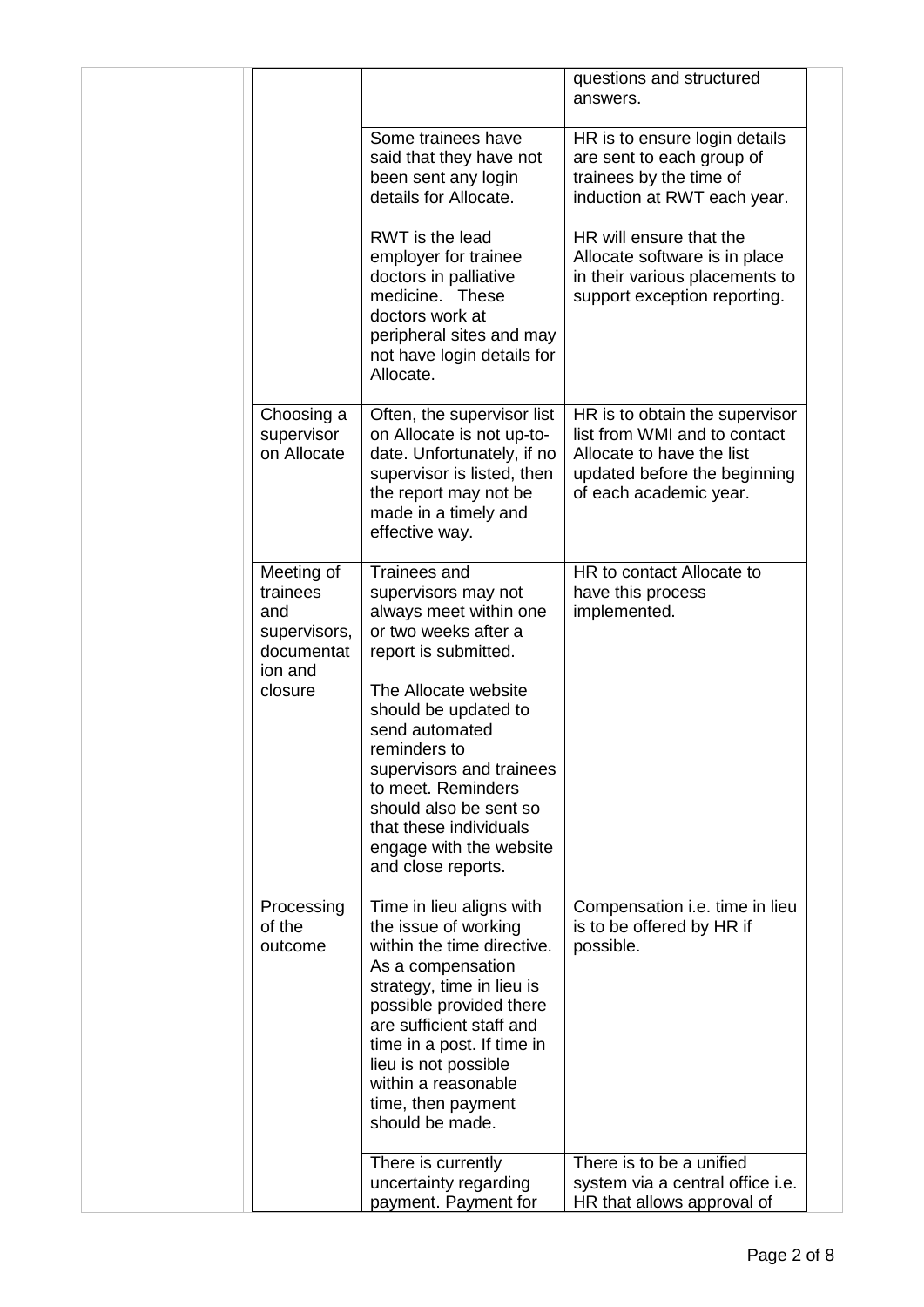|                                                                |                                                                                                                                                                                                                                                                                                   | work in different<br>directorates is<br>authorised by different<br>managers and clinical<br>directors.<br>There is uncertainty<br>within palliative | payment if this to be the<br>case.<br>There should be a form to<br>enable payment but also one<br>that has the signature of the<br>supervisor and a description<br>confirming the extra work.<br>HR at RWT is to discuss with<br>HR outside RWT regarding |  |
|----------------------------------------------------------------|---------------------------------------------------------------------------------------------------------------------------------------------------------------------------------------------------------------------------------------------------------------------------------------------------|-----------------------------------------------------------------------------------------------------------------------------------------------------|-----------------------------------------------------------------------------------------------------------------------------------------------------------------------------------------------------------------------------------------------------------|--|
|                                                                |                                                                                                                                                                                                                                                                                                   | medicine regarding how<br>compensation by<br>payment is to be<br>authorised.                                                                        | compensation pathway for<br>trainees.                                                                                                                                                                                                                     |  |
| <b>Assure</b>                                                  | Trainee doctors are aware of exception reporting as a mechanism for alerting<br>the Trust regarding their working hours. Our findings show a low incidence<br>of submissions.                                                                                                                     |                                                                                                                                                     |                                                                                                                                                                                                                                                           |  |
| <b>Advise</b>                                                  | The most junior of trainee doctors submit reports. We found issues related<br>to high workload and to processing of exception reports for which there are<br>action plans. Few trainees highlighted their perception of immediate safety<br>concerns. These were explored to ensure safe working. |                                                                                                                                                     |                                                                                                                                                                                                                                                           |  |
| <b>Alert</b>                                                   | None                                                                                                                                                                                                                                                                                              |                                                                                                                                                     |                                                                                                                                                                                                                                                           |  |
| <b>Author + Contact</b><br>Details:                            | Tel 01902 307999 Ext 6622                                                                                                                                                                                                                                                                         |                                                                                                                                                     | Email ang@nhs.net                                                                                                                                                                                                                                         |  |
| <b>Links to Trust</b><br><b>Strategic</b><br><b>Objectives</b> | 1. Create a culture of compassion, safety and quality<br>3. To have an effective and well integrated local health and care system that<br>operates efficiently<br>4. Attract, retain and develop our staff, and improve employee engagement                                                       |                                                                                                                                                     |                                                                                                                                                                                                                                                           |  |
| <b>Resource</b><br>Implications:                               |                                                                                                                                                                                                                                                                                                   | Compensation for extra working hours, if time in lieu is not possible                                                                               |                                                                                                                                                                                                                                                           |  |
| <b>Report Data</b><br><b>Caveats</b>                           |                                                                                                                                                                                                                                                                                                   | This is a standard report using the previous months' data.                                                                                          |                                                                                                                                                                                                                                                           |  |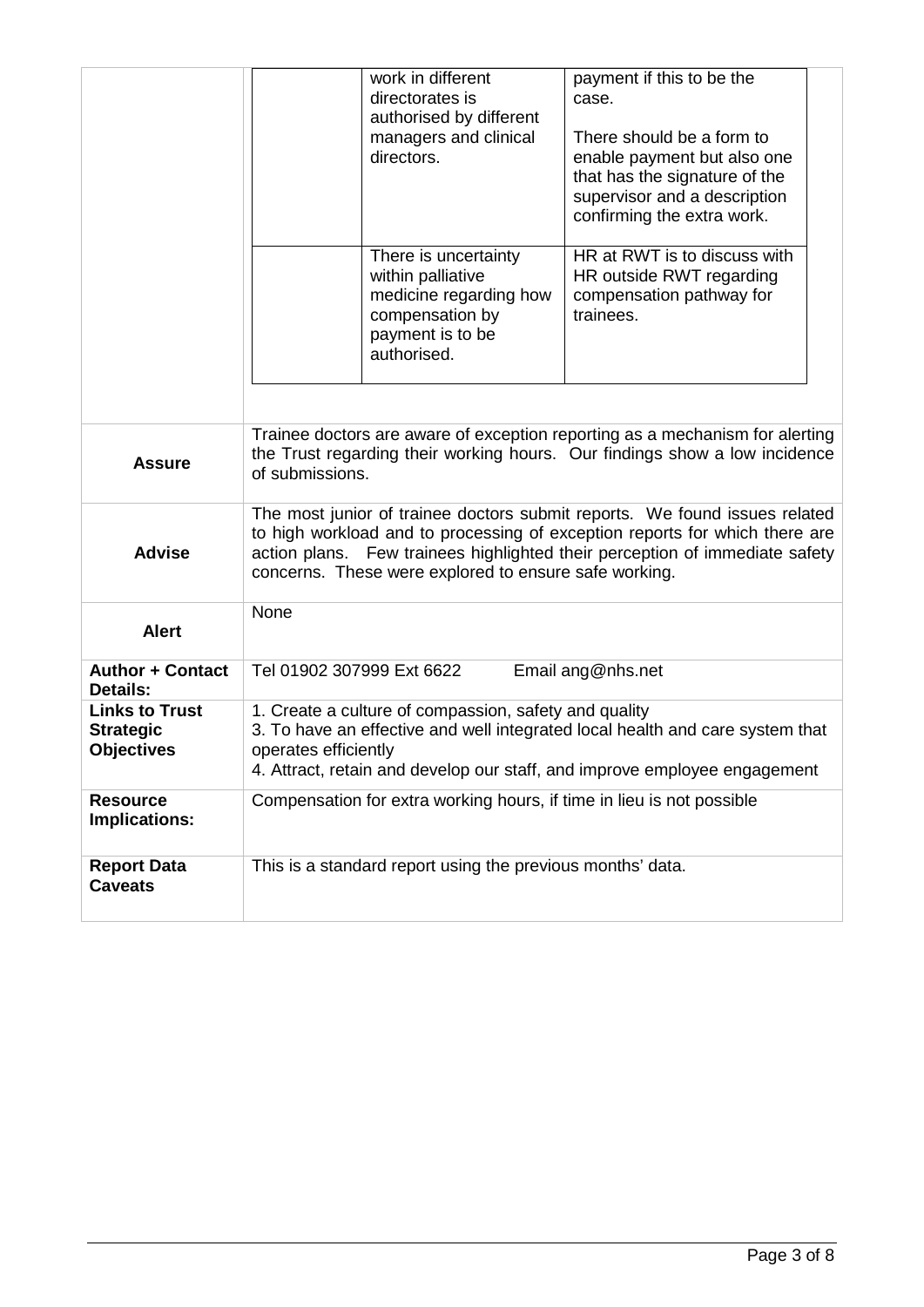| <b>CQC Domains</b>                                                      | We work collaboratively to design effective rotas that maximise productivity,<br>skill mix and patient safety. We act in the best interest of patients and junior<br>doctors. We ensure that stakeholders such as clinical rota leads and trainee<br>representatively are included in rota reviews which may be necessary to<br>meet service requirements, educational needs and work-life balance.<br>In addition to meeting regulatory requirements on safe working hours, we<br>aim to create an environment that is helpful to trainee doctors.<br>We will<br>provide support for standard processes and attend to any issues in a prompt<br>and efficient fashion. Thus, we will meet the domains listed below:<br>• Safe: patients, staff and the public are protected from abuse and<br>avoidable harm.<br><b>Effective:</b> care, treatment and support achieves good outcomes,<br>helping people maintain quality of life and is based on the best<br>available evidence.<br><b>Caring:</b> staff involve and treat everyone with compassion, kindness,<br>dignity and respect.<br><b>Responsive:</b> services are organised so that they meet people's<br>needs.<br>Well-led: the leadership, management and governance of the<br>organisation make sure it's providing high-quality care that's based<br>around individual needs, that it encourages learning and innovation,<br>and that it promotes an open and fair culture. |
|-------------------------------------------------------------------------|--------------------------------------------------------------------------------------------------------------------------------------------------------------------------------------------------------------------------------------------------------------------------------------------------------------------------------------------------------------------------------------------------------------------------------------------------------------------------------------------------------------------------------------------------------------------------------------------------------------------------------------------------------------------------------------------------------------------------------------------------------------------------------------------------------------------------------------------------------------------------------------------------------------------------------------------------------------------------------------------------------------------------------------------------------------------------------------------------------------------------------------------------------------------------------------------------------------------------------------------------------------------------------------------------------------------------------------------------------------------------------------------------------------------------------------------|
| <b>Equality and</b><br><b>Diversity Impact</b><br><b>Risks: BAF/TRR</b> | There is no specific impact in relation to protected characteristics.                                                                                                                                                                                                                                                                                                                                                                                                                                                                                                                                                                                                                                                                                                                                                                                                                                                                                                                                                                                                                                                                                                                                                                                                                                                                                                                                                                      |
| <b>Risk: Appetite</b>                                                   |                                                                                                                                                                                                                                                                                                                                                                                                                                                                                                                                                                                                                                                                                                                                                                                                                                                                                                                                                                                                                                                                                                                                                                                                                                                                                                                                                                                                                                            |
| <b>Public or Private:</b>                                               | Public                                                                                                                                                                                                                                                                                                                                                                                                                                                                                                                                                                                                                                                                                                                                                                                                                                                                                                                                                                                                                                                                                                                                                                                                                                                                                                                                                                                                                                     |
| <b>Other formal</b>                                                     | Academy Steering group                                                                                                                                                                                                                                                                                                                                                                                                                                                                                                                                                                                                                                                                                                                                                                                                                                                                                                                                                                                                                                                                                                                                                                                                                                                                                                                                                                                                                     |
| bodies involved:                                                        | <b>Medical Education committee</b>                                                                                                                                                                                                                                                                                                                                                                                                                                                                                                                                                                                                                                                                                                                                                                                                                                                                                                                                                                                                                                                                                                                                                                                                                                                                                                                                                                                                         |
| <b>References</b>                                                       | Junior doctor contract 2016                                                                                                                                                                                                                                                                                                                                                                                                                                                                                                                                                                                                                                                                                                                                                                                                                                                                                                                                                                                                                                                                                                                                                                                                                                                                                                                                                                                                                |
| <b>NHS</b><br><b>Constitution:</b>                                      | In determining this matter, the Board should have regard to the Core<br>principles contained in the Constitution of:<br>Equality of treatment and access to services<br>High standards of excellence and professionalism<br>Service user preferences<br>Cross community working<br><b>Best Value</b><br>Accountability through local influence and scrutiny                                                                                                                                                                                                                                                                                                                                                                                                                                                                                                                                                                                                                                                                                                                                                                                                                                                                                                                                                                                                                                                                                |

| <b>Report Details</b>                                                                                                                                  |                                       |  |  |  |
|--------------------------------------------------------------------------------------------------------------------------------------------------------|---------------------------------------|--|--|--|
| General information regarding safe working hours                                                                                                       |                                       |  |  |  |
| The European Working Time Directive and the new contract for trainee doctors have set<br>standards on safe working hours. These include the following: |                                       |  |  |  |
| Weekly average hours (over reference<br>period)                                                                                                        | Maximum of 48                         |  |  |  |
| Weekly average hours if opting out of WTR<br>(over reference period)                                                                                   | Maximum of 56                         |  |  |  |
| Absolute limit on hours                                                                                                                                | Maximum 72 in ANY seven calendar days |  |  |  |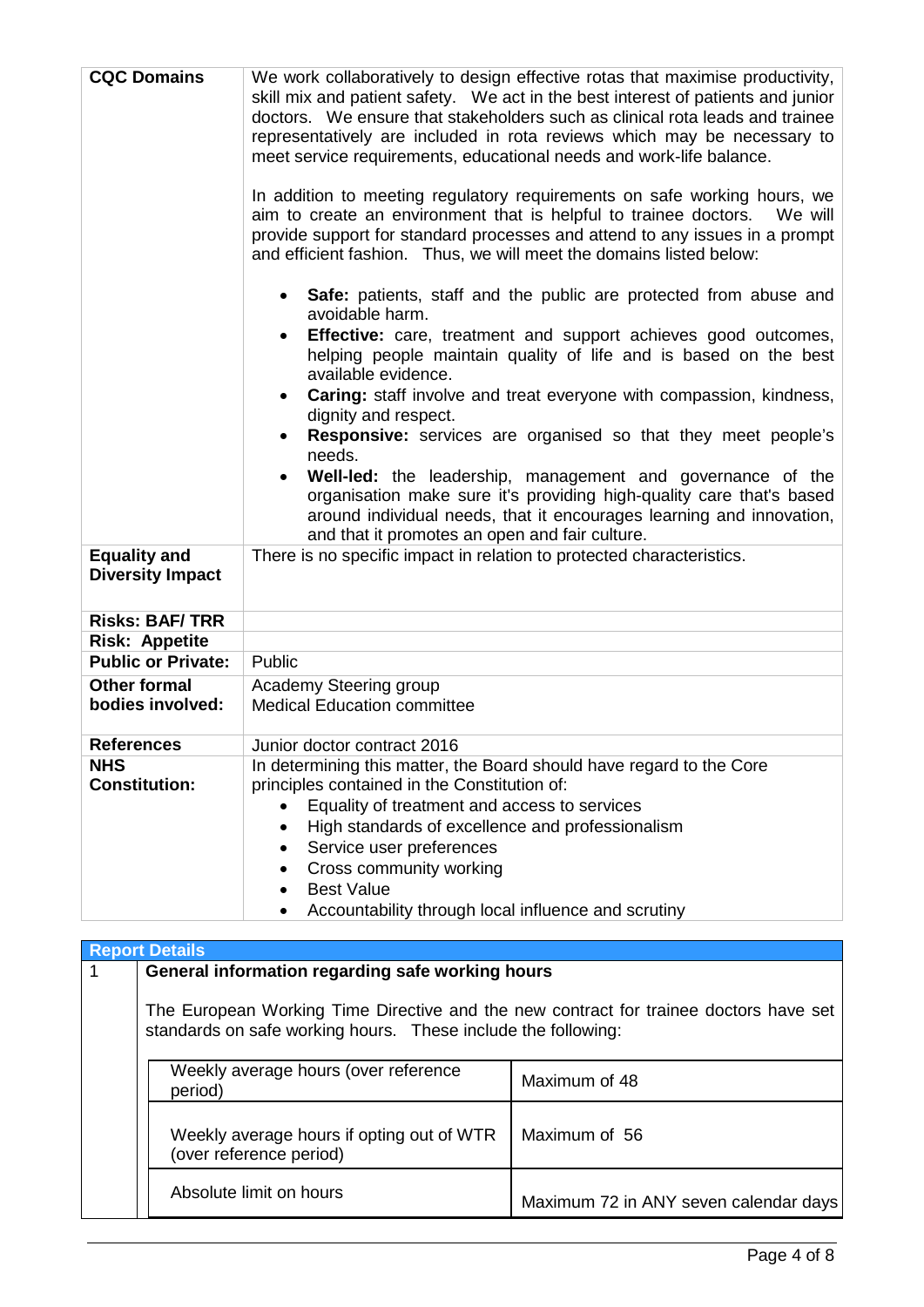| Maximum shift length         | 13 hours in ANY 24 |  |  |
|------------------------------|--------------------|--|--|
| Minimum break between duties | 11 hours           |  |  |

Each trainee at RWT is issued with a work schedule which complies with these standards. However, there are circumstances in which trainee doctors may work more than they should. Under the terms and conditions of the new contract, there is a formal system for reporting, investigation and remunerations. This process supersedes the system in which trainees were asked to monitor their working hours.

At RWT, trainees are issued with a user name and password so that they can login to an electronic system called Allocate. Trainees are able to submit exception reports to Trainees are able to submit exception reports to indicate how their extra work deviates from their work schedule. Exception reports should be made promptly and within a week if payment is envisaged. During the submission process, trainees select an appropriate supervisor with whom they should discuss the event, ideally within a two week period. The trainee and supervisor are sent emails from Allocate to invite them to meet as soon as possible. After the meeting, their documentation should indicate the key points and the outcome.

The outcome for the meeting could be compensation, either time-in-lieu or payment. The former is the default option so that the trainees are working safe hours. It should be former is the default option so that the trainees are working safe hours. offered to trainees via Human Resources (HR). If there are insufficient opportunities to receive time in lieu, then payment should be offered. Other outcomes can be no further action or escalation to the Guardian if there is persistent disagreement between trainee and supervisor. Additional measures could be a work schedule review and a fine. The fine rates are enhanced as shown below.

|                          | Total hourly value<br>(£)                                                   | Hourly<br>penalty rate<br>$(E)$ , paid to<br>the doctor | Hourly fine $(E)$ , paid to the<br><b>Guardian of Safe Working Hours</b>      |
|--------------------------|-----------------------------------------------------------------------------|---------------------------------------------------------|-------------------------------------------------------------------------------|
| Basic rate               | The total value of<br>the fine is four times<br>the basic hourly rate       | $x1.5$ of the<br>basic hourly<br>locum rate             | The total hourly value minus the<br>hourly penalty rate paid to the<br>doctor |
| Enhanced<br>(night) rate | The total value of<br>the fine is four times<br>the enhanced hourly<br>rate | $x1.5$ of the<br>enhanced<br>hourly locum<br>rate       | The total hourly value minus<br>the hourly penalty rate paid<br>to the doctor |

To finalise the process, both supervisor and trainee should ideally login to Allocate to close the report. If there is no further communication indicating disagreement by the trainee, then the event is considered to be closed after one month.

Finally, RWT is one of many Trusts in the West Midlands that administer exception reports. As such, there is a regional network for Guardians which meets once or twice a year. The last meeting was at Walsall in February 2018. The next meeting is in Birmingham and is hosted by the General Medical Council.

Data were exported from the Allocate system into an Excel spreadsheet for further analysis. For each month, the number of reports was added. The number of trainees in each major grade was summed i.e. foundation, junior middle grade trainee and senior middle grade trainee. There were several types of specialities. Numbers of reports from sub-specialities in medicine were amalgamated. Similarly, those in surgery were summed. The data can be found in the attached spreadsheet (Attachment 1)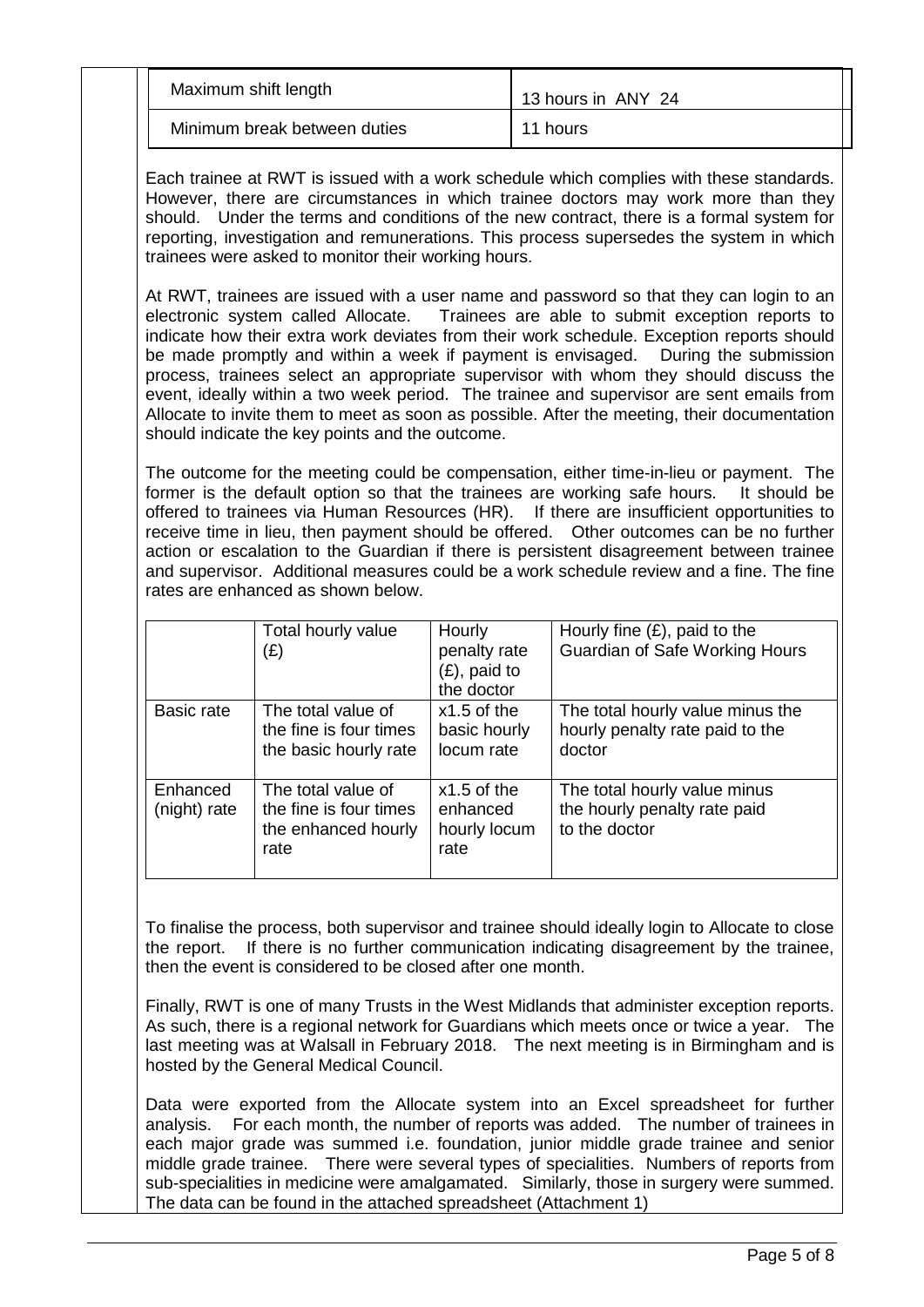There were a number of reports indicating workload issues as well as those indicating educational ones. Specific comments were read as free text. The number of each type of outcome was added together e.g. no further action, compensation and work schedule review. Raw data from the website were processed in conjunction with supplementary information e.g. from emails and personal conversations. To enable triangulation of information e.g. from emails and personal conversations. exception reports with work load, departments which had a high number of reports were selected for analysis of their vacancies. Detailed analysis can be found in the figures Detailed analysis can be found in the figures. drawn in PowerPoint (Attachment 2)

| <b>Appendices</b> |                                                                                                                                                             |
|-------------------|-------------------------------------------------------------------------------------------------------------------------------------------------------------|
|                   | Attachment 1: anonymised and processed data of individual exception reports from<br>Allocate.                                                               |
|                   | Attachment 2: graphs of results such as monthly number of reports, grade of trainee<br>doctors reporting, departments, vacancies, type of issue and outcome |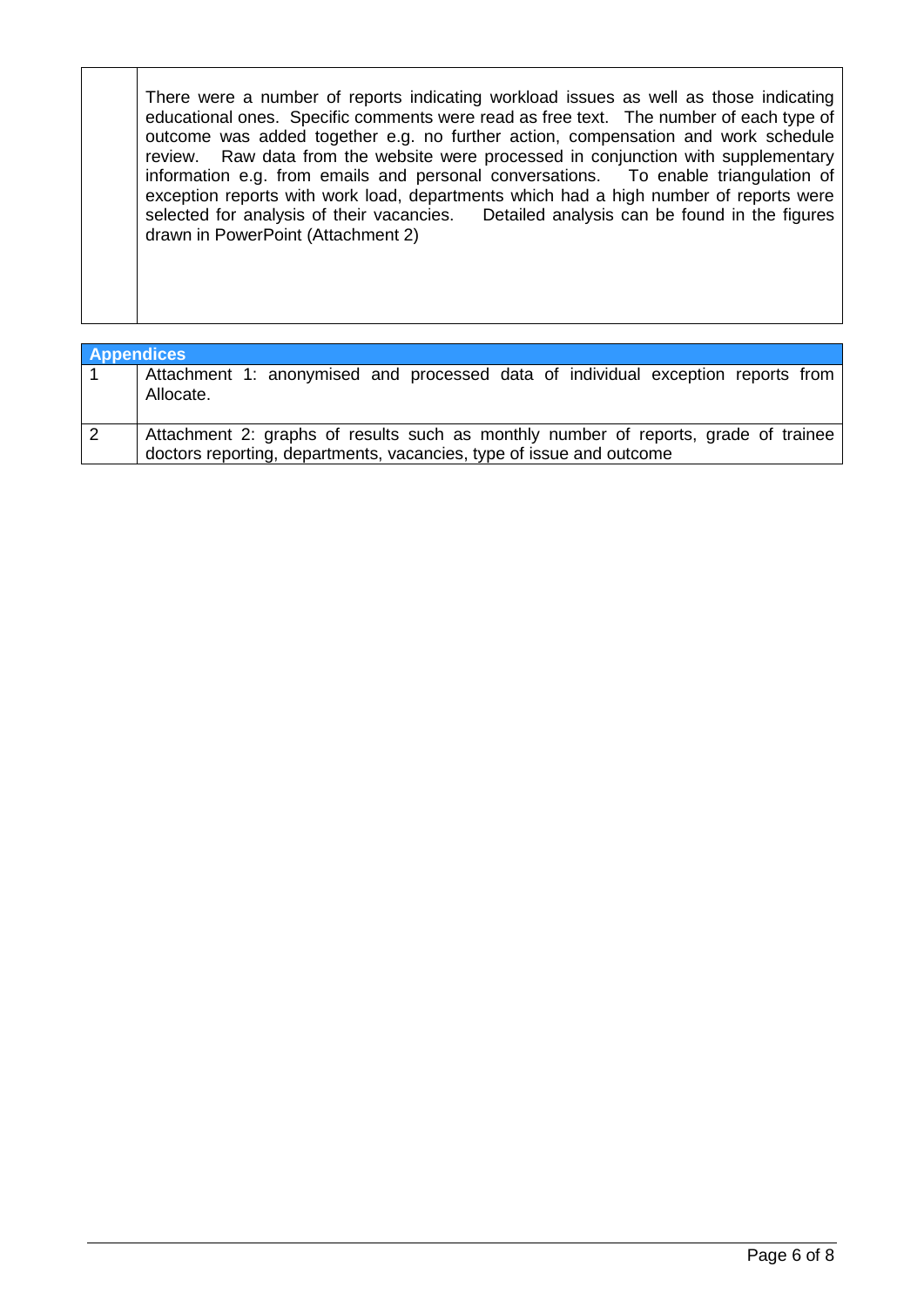#### **Attachment 1**

#### **April 2017- March 2018**

| <b>Submitted</b>  | Grade          | <b>Specialty</b> | No. of Exce Type |                 | <b>State</b> | Outcome                              |
|-------------------|----------------|------------------|------------------|-----------------|--------------|--------------------------------------|
| 23 Feb 2018 21:02 | Foundation 1   | AMU              |                  | 1 Hours         | Closed       | No further action                    |
| 31 Jan 2018 21:51 | Foundation 1   | Elderly care     |                  | 1 Hours         | Closed       | No further action                    |
| 08 Mar 2018 21:09 | Foundation 1   | Gen Surg         |                  | Hours           | Closed       | Compensation: Overtime payment       |
| 26 Feb 2018 15:14 | Junior trainee | Gen Surg         |                  | Hours           | Closed       | No further action                    |
| 23 Feb 2018 22:34 | Junior trainee | Gen Surg         |                  | Hours           | Closed       | Compensation: Overtime payment       |
| 16 Dec 2017 11:03 | Junior trainee | Gen Surg         | 8                | Hours           | Closed       | Compensation: Overtime payment       |
| 26 Nov 2017 18:08 | Foundation 1   | Gen Surg         |                  | Hours           | Closed       | No further action                    |
| 26 Nov 2017 17:54 | Foundation 1   | Gen Surg         |                  | Hours           | Closed       | No further action                    |
| 12 Sep 2017 12:34 | Foundation 1   | Gen Surg         |                  | Hours           | Closed       | No further action                    |
| 05 Aug 2017 23:45 | Foundation 1   | Gen Surg         |                  | Hours           | Closed       | No further action                    |
| 03 Dec 2017 23:22 | Junior trainee | Oncology         |                  | Hours           | Closed       | Compensation: Time off in lieu       |
| 03 Dec 2017 23:21 | Junior trainee | Oncology         |                  | Hours           | Closed       | No further action                    |
| 03 Dec 2017 23:19 | Junior trainee | Oncology         |                  | Hours           | Closed       | Compensation: Time off in lieu       |
| 03 Dec 2017 23:14 | Junior trainee | Oncology         | 8                | Hours           | Closed       | No further action                    |
| 22 Nov 2017 19:41 | Junior trainee | Oncology         |                  | Hours           | Closed       | No further action                    |
| 11 Nov 2017 23:42 | Junior trainee | Oncology         |                  | Hours           | Closed       | No further action                    |
| 11 Nov 2017 23:36 | Junior trainee | Oncology         |                  | Hours           | Closed       | No further action                    |
| 11 Nov 2017 23:35 | Junior trainee | Oncology         |                  | Hours           | Closed       | No further action                    |
| 18 Dec 2017 03:30 | Senior trainee | Paeds            |                  | Hours           | Closed       | Compensation: Time off in lieu       |
| 23 Sep 2017 23:05 | Senior trainee | Paeds            |                  | Hours           | Closed       | No further action                    |
| 23 Sep 2017 23:03 | Senior trainee | Paeds            | 5                | Hours           | Closed       | No further action                    |
| 23 Sep 2017 23:01 | Senior trainee | Paeds            |                  | Hours           | Closed       | No further action                    |
| 21 Sep 2017 13:47 | Senior trainee | Paeds            |                  | Pattern         | Closed       | Prospective changes to work schedule |
| 01 Feb 2018 19:02 | Foundation 1   | Renal            |                  | Educational     | Closed       | Compensation: Overtime payment       |
| 01 Feb 2018 19:00 | Junior trainee | Renal            |                  | Hours           | Closed       | Compensation: Overtime payment       |
| 01 Feb 2018 18:57 | Junior trainee | Renal            |                  | Hours           | Closed       | Compensation: Overtime payment       |
| 01 Feb 2018 18:55 | Foundation 1   | Renal            |                  | Hours           | Closed       | Compensation: Overtime payment       |
| 19 Jan 2018 18:43 | Junior trainee | Renal            |                  | Hours           | Closed       | Compensation: Overtime payment       |
| 05 Jan 2018 11:00 | Junior trainee | Renal            |                  | Pattern         | Closed       | Compensation: Overtime payment       |
| 28 Oct 2017 18:22 | Foundation 1   | Renal            | 14               | Service Support | Closed       | Compensation: Time off in lieu       |
| 20 Oct 2017 07:49 | Foundation 1   | Renal            |                  | Hours           | Closed       | Compensation: Time off in lieu       |
| 19 Sep 2017 19:34 | Foundation 1   | Renal            |                  | Hours           | Closed       | Compensation: Time off in lieu       |
| 06 Sep 2017 18:29 | Foundation 1   | Renal            |                  | Hours           | Closed       | Compensation: Time off in lieu       |
| 14 Aug 2017 20:21 | Foundation 1   | Renal            |                  | Hours           | Closed       | Compensation: Time off in lieu       |
| 14 Aug 2017 20:15 | Foundation 1   | Renal            |                  | Hours           | Closed       | Compensation: Time off in lieu       |
| 25 May 2017 10:03 | Junior trainee | Renal            |                  | Educational     | Closed       | No further action                    |
| 23 May 2017 17:53 | Junior trainee | Renal            |                  | Educational     | Closed       | Compensation: Time off in lieu       |
| 23 Nov 2017 12:42 | Foundation 1   | Respiratory      |                  | Hours           | Closed       | Compensation: Time off in lieu       |
| 15 Nov 2017 23:53 | Foundation 1   | Respiratory      |                  | Hours           | Closed       | Compensation: Time off in lieu       |
| 13 Nov 2017 22:58 | Foundation 1   | Respiratory      |                  | Hours           | Closed       | Compensation: Time off in lieu       |
| 13 Nov 2017 22:33 | Foundation 1   | Respiratory      | $\overline{7}$   | Hours           | Closed       | Compensation: Time off in lieu       |
| 25 Sep 2017 21:44 | Foundation 1   | Respiratory      |                  | Hours           | Closed       | Compensation & work schedule review  |
| 11 Sep 2017 19:44 | Foundation 1   | Respiratory      |                  | Hours           | Closed       | Compensation & work schedule review  |
| 08 Sep 2017 10:05 | Foundation 1   | Respiratory      |                  | Hours           | Closed       | Compensation & work schedule review  |
|                   |                |                  | 44               |                 |              |                                      |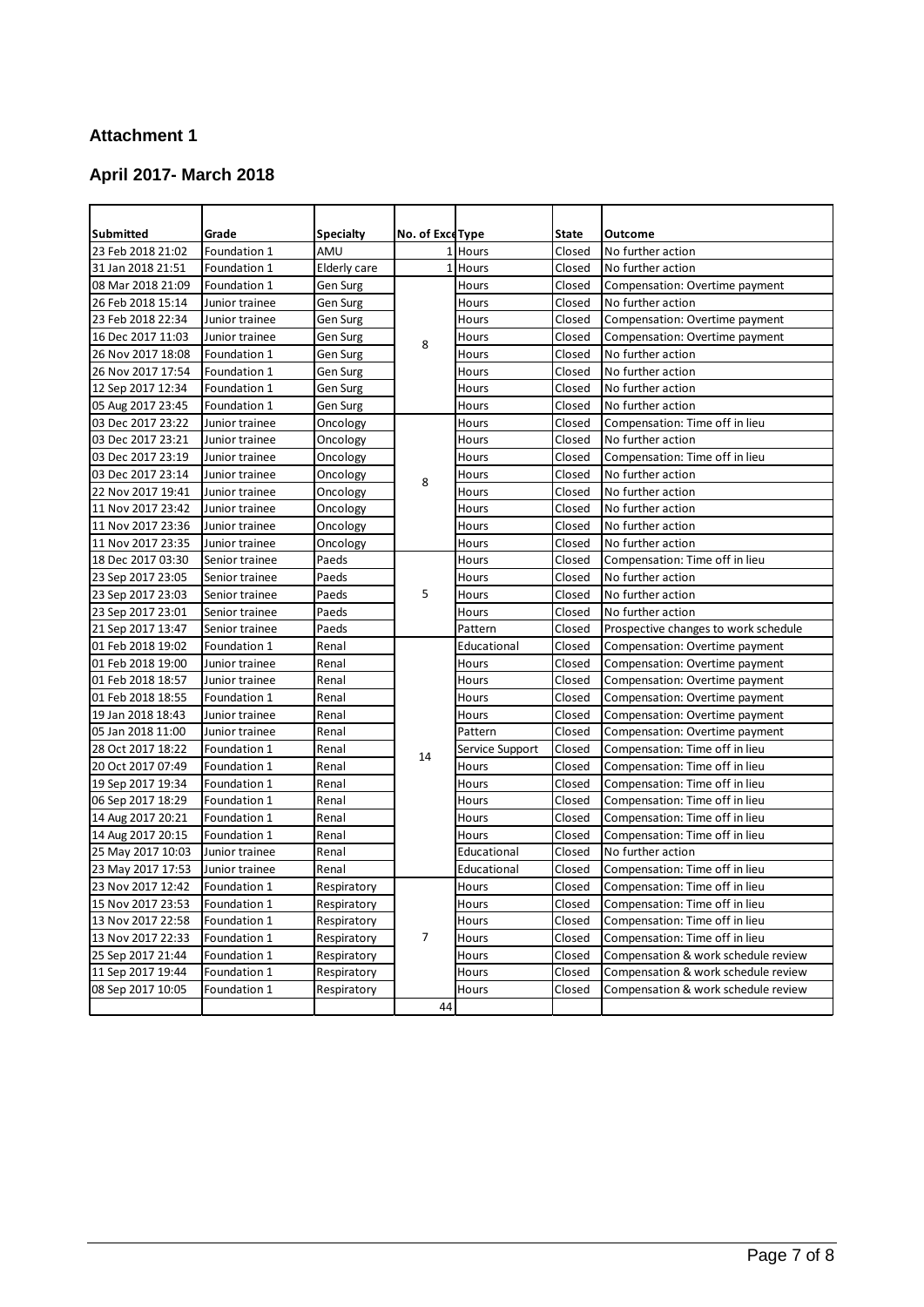#### **April 2018 – September 2018**

| <b>Submitted</b> | lGrade                    | <b>Specialty</b>          | No. of Exception reports | <b>Type</b>     | <b>State</b> | Outcome                           |
|------------------|---------------------------|---------------------------|--------------------------|-----------------|--------------|-----------------------------------|
|                  | 20/09/2018 Foundation 1   |                           |                          | Hours           | Closed       | Compensation: Overtime payment    |
|                  | 27/08/2018 Foundation 1   | <b>Diabetes</b>           | 2                        | Hours           | Closed       | No further action                 |
|                  | 24/09/2018 Foundation 1   |                           |                          | Hours           | Closed       | No further action                 |
|                  | 10/04/2018 Junior trainee | <b>Elderly Care</b>       | $\overline{2}$           | Hours           | Closed       | Compensation: Overtime payment    |
|                  |                           |                           |                          |                 |              | Compensation or time off in lieu, |
|                  | 08/04/2018 Foundation 1   | <b>Emergency Medicine</b> | 1                        | <b>Hours</b>    | Closed       | Organisation changes              |
|                  | 22/05/2018 Junior trainee |                           |                          | Hours           | Closed       | No further action                 |
|                  | 22/05/2018 Junior trainee |                           |                          | Hours           | Closed       | No further action                 |
|                  | 16/05/2018 Senior trainee | <b>ENT</b>                | 3                        | Hours           | Closed       | No further action                 |
|                  | 10/04/2018 Junior trainee | Gastroenterology          | $\mathbf{1}$             | Service Support | Closed       | No further action                 |
|                  | 12/09/2018 Foundation 1   |                           |                          | Hours           | Closed       | No further action                 |
|                  | 12/09/2018 Foundation 1   |                           |                          | Hours           | Closed       | No further action                 |
|                  | 27/06/2018 Foundation 1   |                           |                          | Hours           | Closed       | No further action                 |
|                  | 27/06/2018 Foundation 1   |                           |                          | Hours           | Closed       | No further action                 |
|                  | 27/06/2018 Foundation 1   | Gen Surgery               | 5                        | Hours           | Closed       | No further action                 |
|                  | 26/07/2018 Junior trainee |                           |                          | Pattern         | Closed       | No further action                 |
|                  | 25/06/2018 Foundation 1   | Haematology               | 2                        | Hours           | Closed       | Compensation: Time off in lieu    |
|                  | 04/05/2018 Junior trainee | Oncology                  | $\mathbf{1}$             | Hours           | Closed       | No further action                 |
|                  | 02/07/2018 Junior trainee |                           |                          | Hours           | Closed       | Compensation: Overtime payment    |
|                  | 30/05/2018 Junior trainee |                           |                          | Hours           | Closed       | Compensation: Overtime payment    |
|                  | 29/05/2018 Junior trainee | Rehabilitation            | 3                        | Hours           | Closed       | No further action                 |
|                  | 11/06/2018 Foundation 1   |                           |                          | Hours           | Closed       | No further action                 |
|                  | 11/06/2018 Foundation 1   | Respiratory               | 2                        | Hours           | Closed       | No further action                 |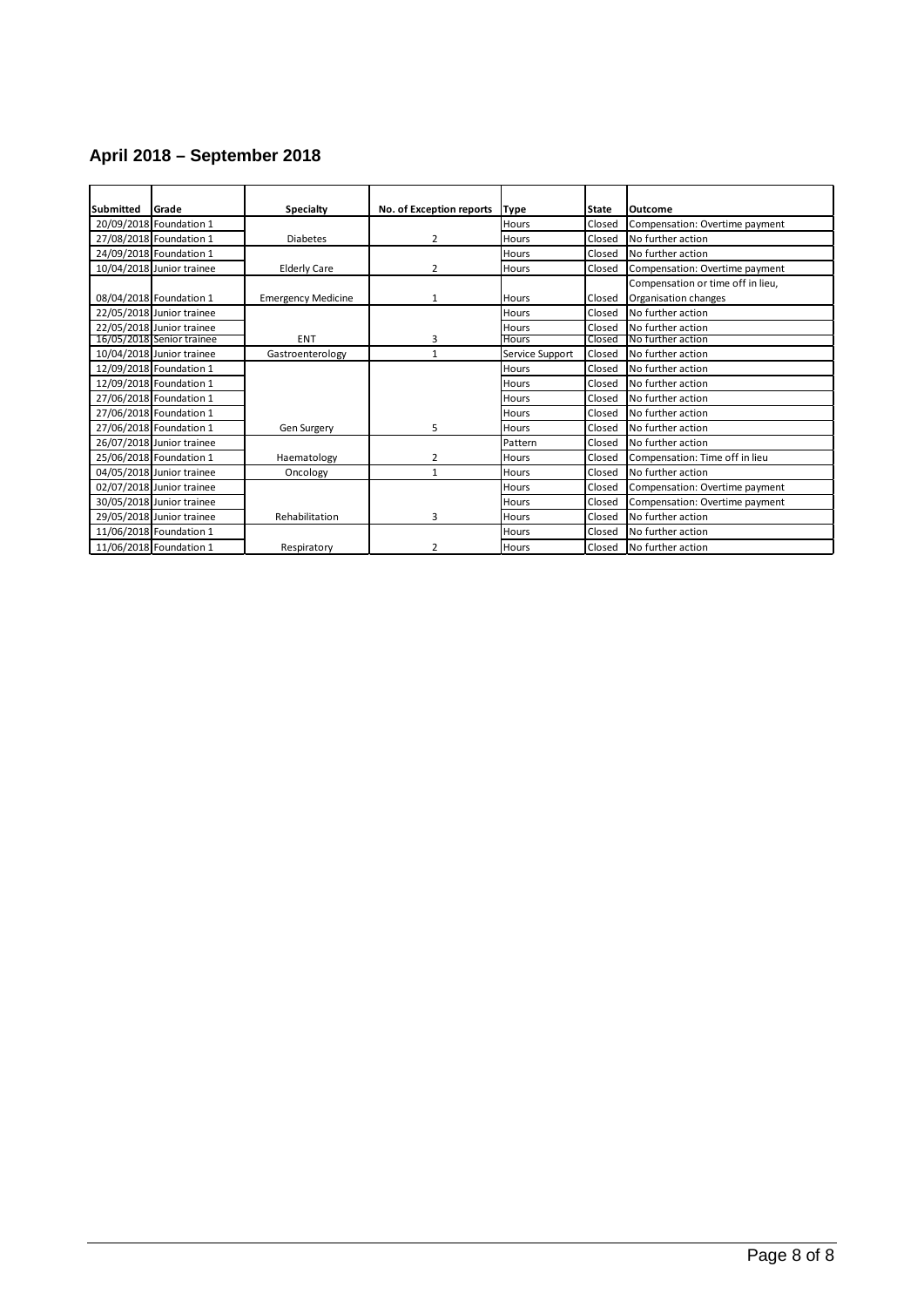## Monthly distribution

**4/2017 to 3/2018**



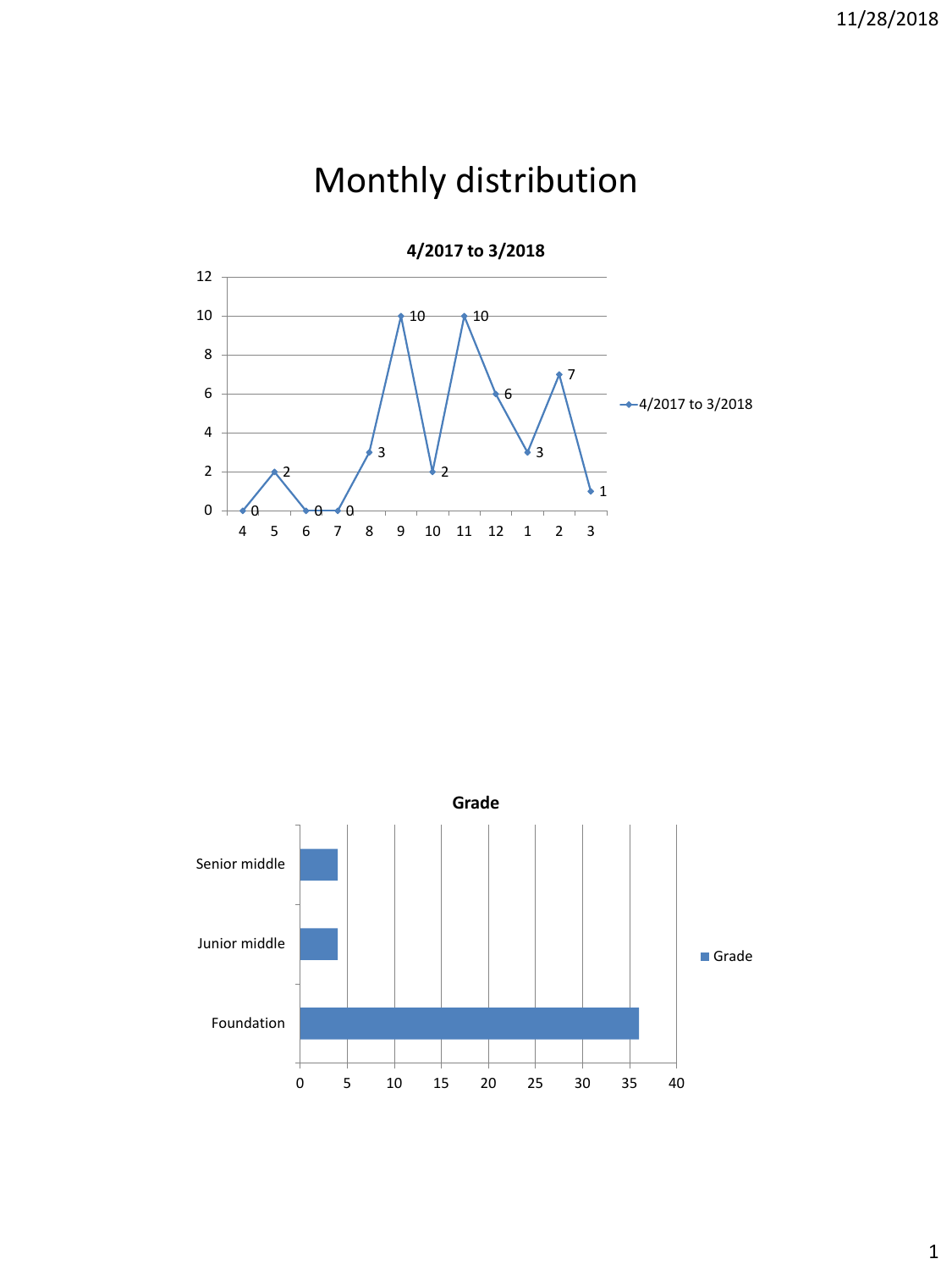



No. of Exception reports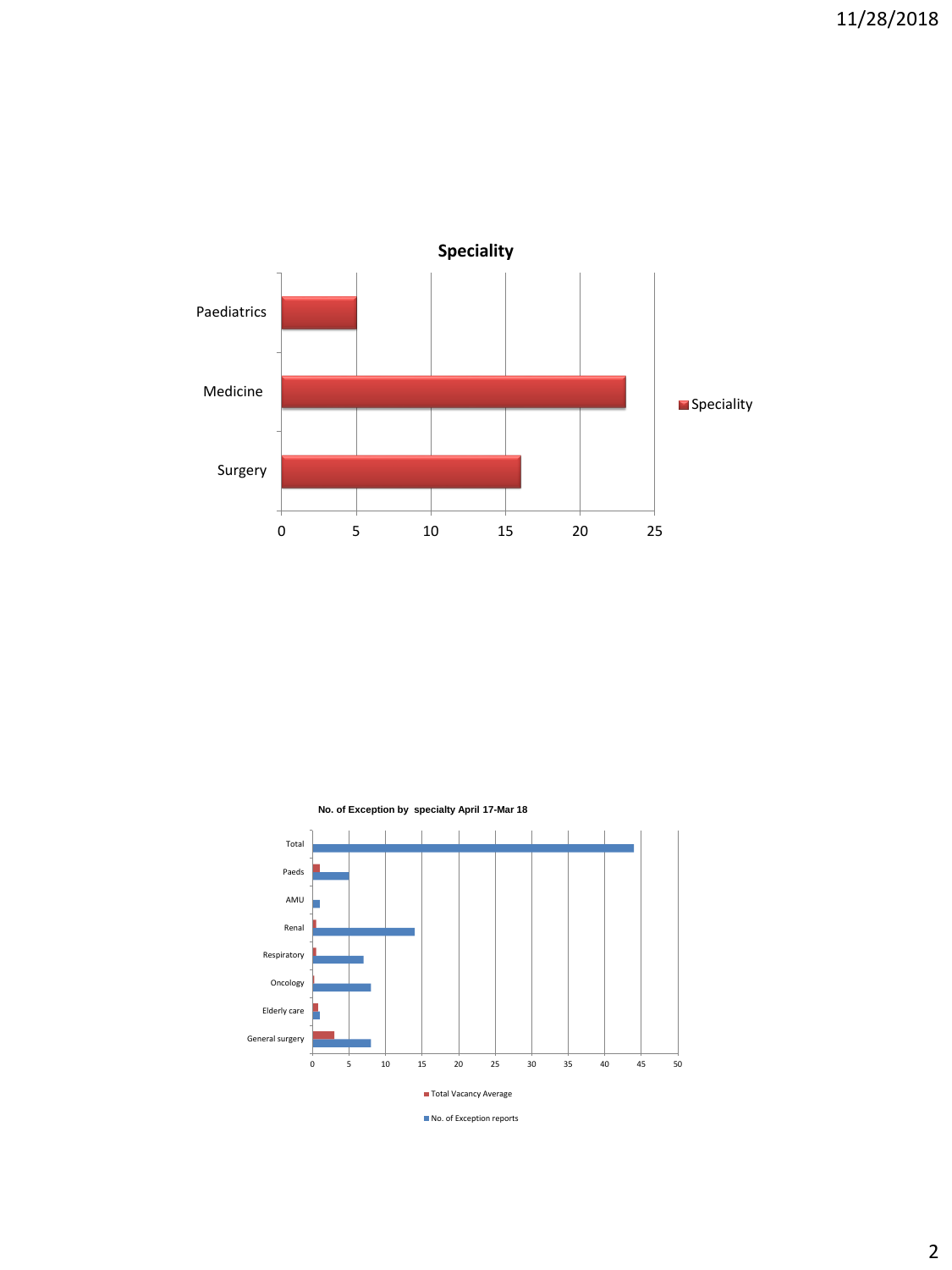

## Immediate safety concerns x 7

| <b>Speciality</b> | <b>Comment</b>                                                          |
|-------------------|-------------------------------------------------------------------------|
| Orthopaedics      | Night shift doctor didn't turn up. Doctor during the day had to<br>stay |
| Surgery           | Covering too many areas. SAU, A12, A14                                  |
| Medicine          | Only doctor for 2 bays                                                  |
|                   | Heavy workload                                                          |
|                   | Only doctor on the ward                                                 |
|                   | Heavy work load on respiratory ward                                     |
|                   | Only junior                                                             |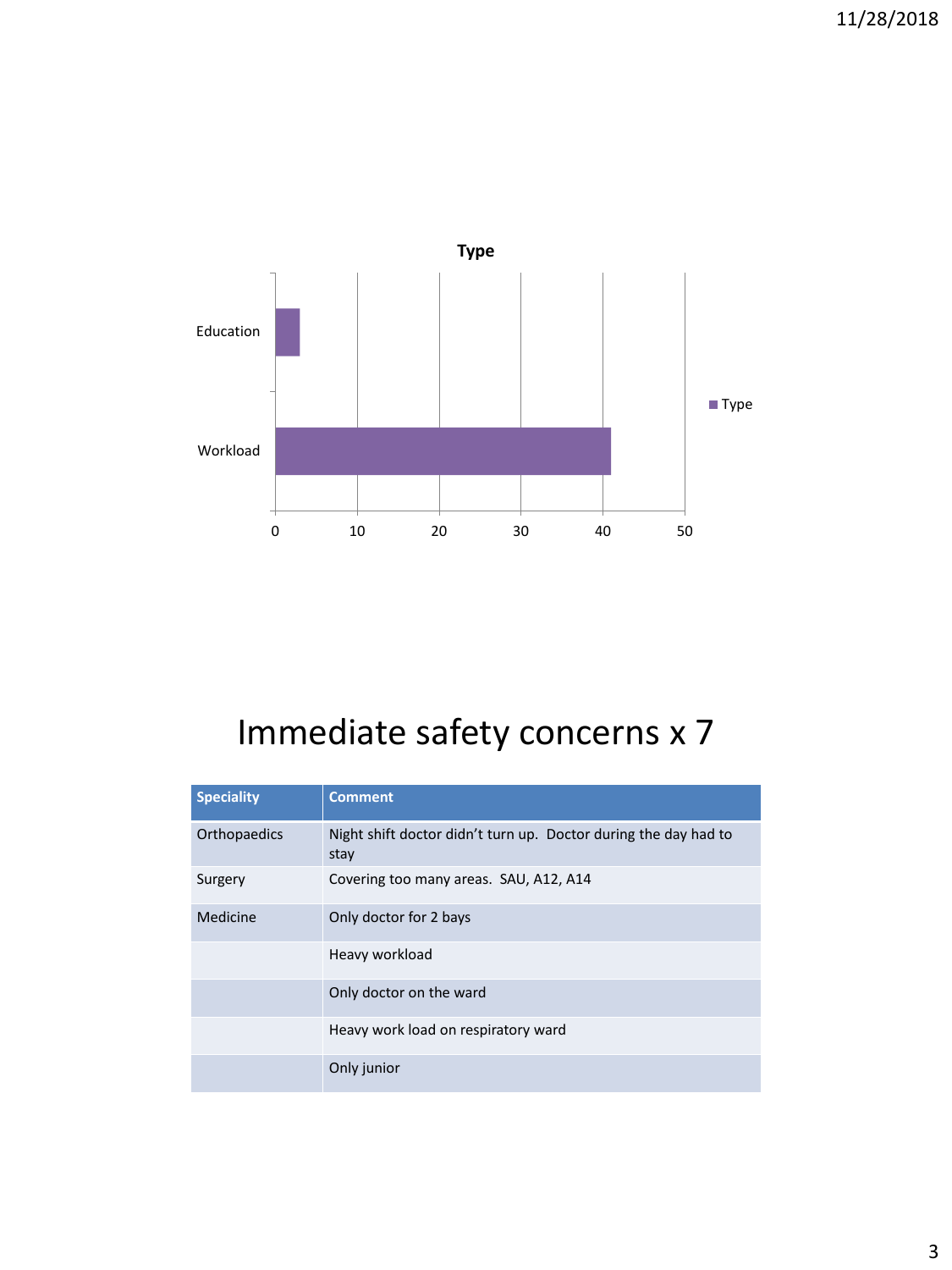

## Monthly distribution

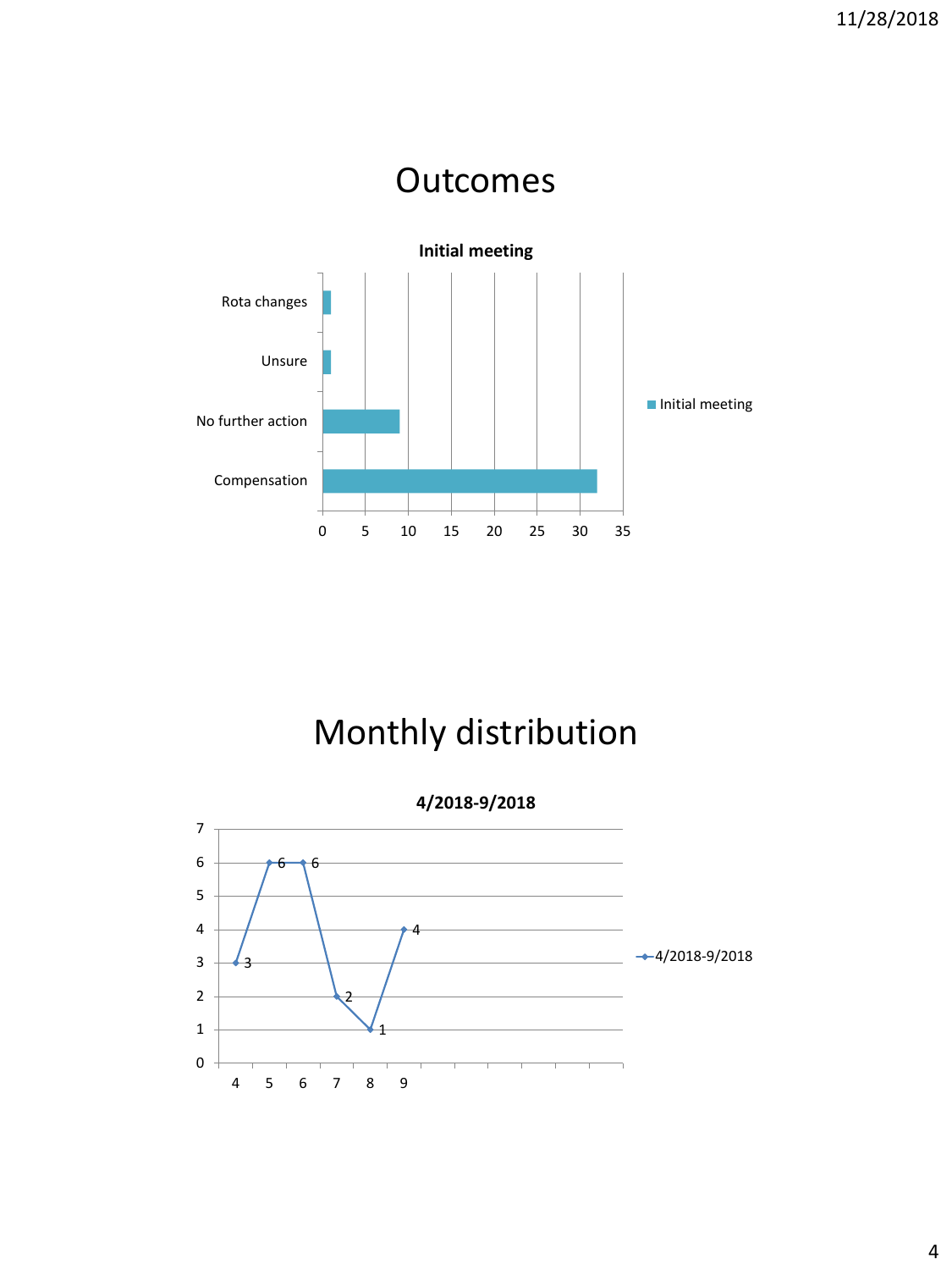

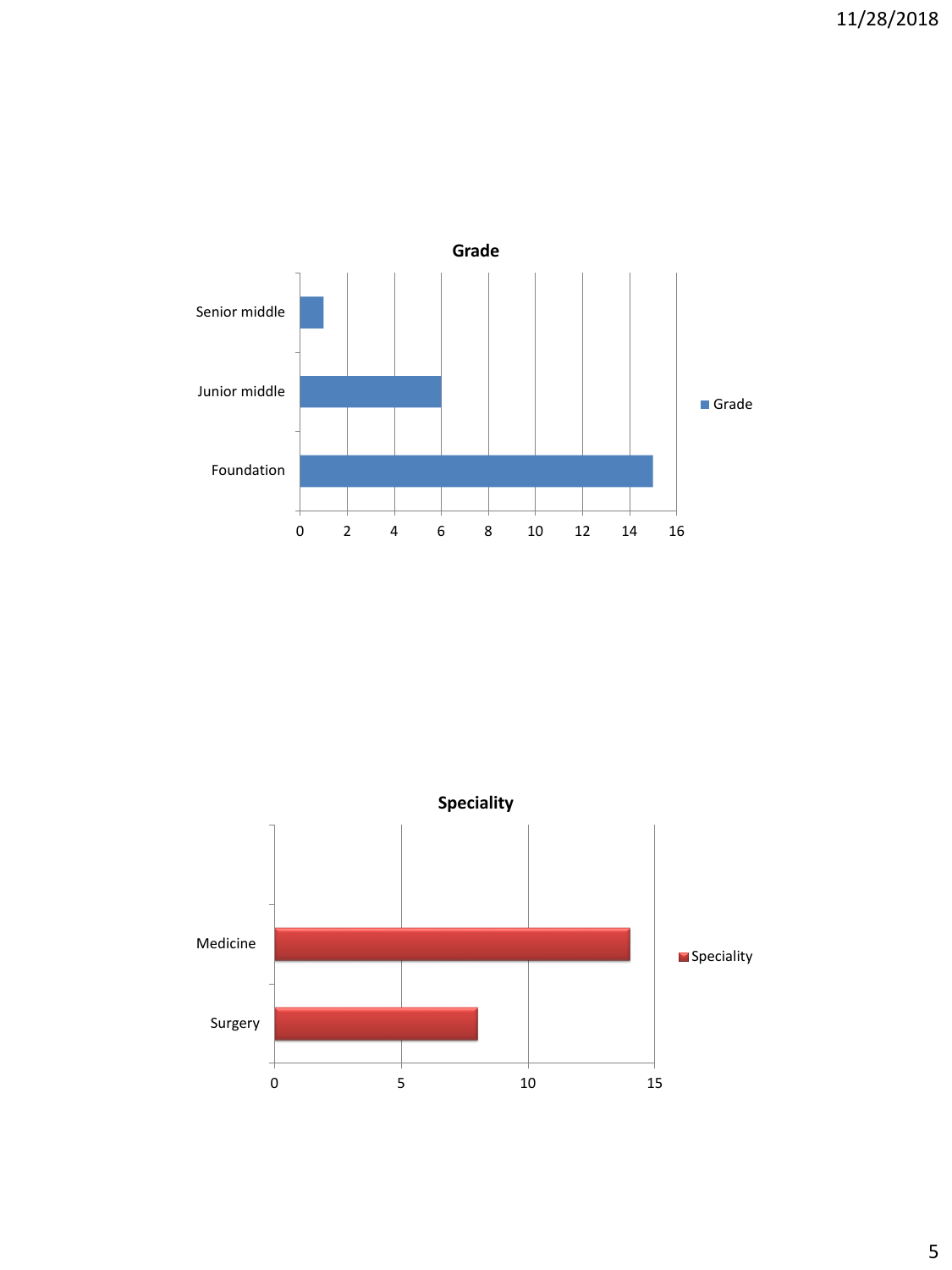

#### **No. of Exception reports Apr 18- Sept 18**